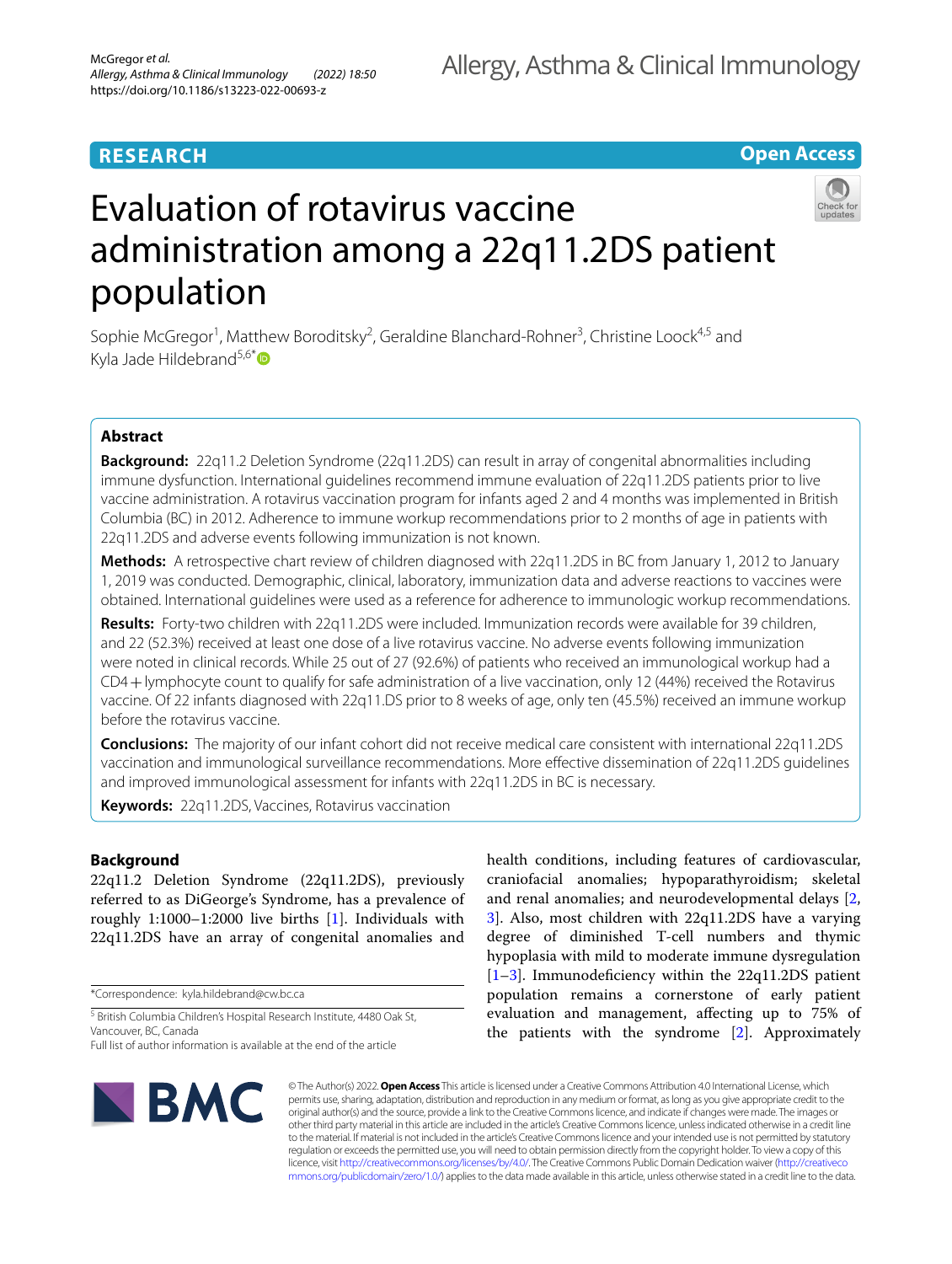0.5% of 22q11.2DS patients present with severe immunodefciency associated with complete thymic aplasia [[4\]](#page-5-3).

Children with 22q11.2DS are at increased risk of infections from vaccine-preventable diseases, thus routine childhood immunizations are an important preventative health measure [\[5](#page-5-4)]. Among severely immunocompromised people, live vaccines have the potential to cause infection in the host [[6\]](#page-5-5). However, studies have shown the efficacy and safety of live vaccines such as Measles, Mumps, and Rubella (MMR) and Varicella in 22q11.2DS patients with a CD4+count greater than  $500 \times 10^6$  cells/L [[5,](#page-5-4) [7](#page-5-6)[–9](#page-5-7)]. The National Advisory Committee on Immunization has published the Canadian Immunization Guide and recommends that individuals with 22q11.2DS who have a total lymphocyte count of  $>500 \times 10^6$  cells/L may receive a live MMR vaccine [[10](#page-5-8)], while the Infectious Diseases Society of America (IDSA) guideline recommends that live vaccines can be safely administered in patients with 22q11DS if the total T cell (CD3+) count is more than  $500 \times 10^6$  cells /L, helper T cell (CD4+) is more than  $500 \times 10^6$ /L, cytotoxic T cell (CD8+) count is more than  $200 \times 10^6$  cells/L, and a normal mitogen response has been demonstrated.

The rotavirus vaccination program was implemented as part of British Columbia's (BC) immunization schedule in January 2012  $[11]$  $[11]$  $[11]$ . The first dose of the rotavirus vaccine is scheduled at 2 months of age, or as early as 6 weeks  $[12]$  $[12]$  $[12]$ . This differs from other scheduled live vaccines in BC, which are administered 12 and 18 months  $[13]$  $[13]$ . There is a paucity of information in the literature surrounding the safety of the rotavirus vaccine in infants with 22q11.2DS. Currently, the rotavirus vaccine is contraindicated in children with partial or full T-cell defciencies until their immune competence has been established [[10\]](#page-5-8).

International 2011 22q11.2DS guidelines recommend immunological assessments for patients with 22q11.2DS including flow cytometry in newborns and then annual complete blood count (CBC) with diferential, flow cytometry, immunoglobulin count, and T-cell function assay at diagnosis and/or prior to live vaccine administration [[3](#page-5-2)]. Nevertheless, there is heterogeneity in the extent of immunologic workup [[14\]](#page-5-12). Traditionally, infants with 22q11.DS should have received an immune workup prior to 12 months of age when the MMR vaccine is due to be administered [\[3](#page-5-2)]. However, the early age of administration of the rotavirus vaccine creates a challenge in meeting these requirements, as children with milder phenotypes of 22q11.2DS may not be diagnosed until after live vaccine administration [\[15](#page-5-13), [16\]](#page-5-14). Additionally, whether care providers are obtaining immune workups for their patients with known 22q11.2DS prior to rotavirus administration at months 2 of age is not known.

The objectives of our study were threefold: First, to assess how many patients within our cohort received a rotavirus vaccination. Second, to assess whether 22q11.2DS infants who were vaccinated against rotavirus presented with any vaccine adverse events following immunization. Third, evaluate the adherence to and timing of the immunological workup, as published in the 2011 pediatric 22q11.2DS guidelines [\[3](#page-5-2)]. We hypothesized that patients with a known diagnosis of 22q11.2DS at the time of rotavirus vaccination would be less likely to receive the vaccine compared to those without a diagnosis, those who received the rotavirus vaccine would have minimal to no adverse events, and that immunologic workup is not a routine practice prior to live vaccine administration in the 22q11.DS population.

## **Methods**

The study protocol was approved by the University of British Columbia's Women's and Children's Research Ethics Board (H20-03,309). We included patients with 22q11.2DS born from January 1, 2012 to January 1, 2019, in alignment with the rotavirus rollout in BC, who received care through BCCH or BC Women's Hospital. This BCCH database was previously established from an alternative 22q11.2DS study, analysing the subspecialty services and care requirements for these patients [\[16](#page-5-14)]. Patients were identifed by searching the discharge database for patients diagnosed with "DiGeorge syndrome" or "22Q deletion/transition" (ICD-10 code D82.1). Patients were also queried from Population Data BC for "velocardiofacial syndrome" (ICD-9 code 758.32) and "DiGeorge syndrome" (ICD-9 code 279.11 and ICD-10 code D82.1). Distinct specialty service databases caring for patients with 22q11.2DS at BCCH were also included. For a more detailed outline of this methodology, refer to [\[16](#page-5-14)].

## **Outcome measures**

Individual charts were manually reviewed to obtain demographic, clinical, laboratory, and immunization data.

Age at diagnosis was defned as age in which frst mention of 22q11.2DS diagnosis was made in charts, or if available, the date of a positive cytogenetics report. Since maternal patient information was not available, patients with a prenatal diagnosis of 22q11.2DS were categorized as having a diagnosis at 0 weeks old.

Immunization data was collected from patient eHealth database. Adverse events to immunizations were defned as either a documented Adverse Event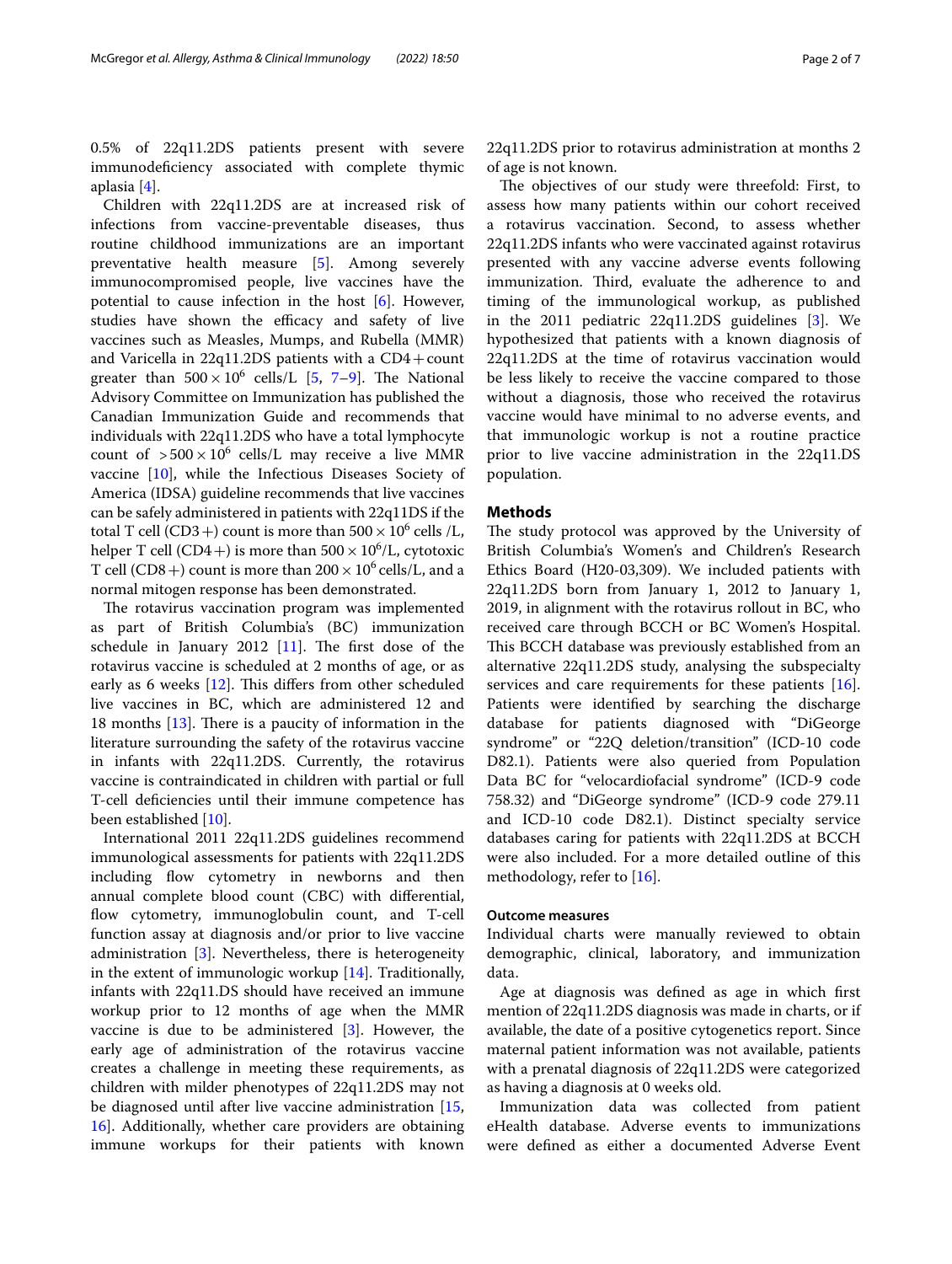Following Immunization (AEFI) in patient's provincial e-database records (CareConnect eHealth viewer) of



AEFI prompting escalation of care to a specialist or the emergency department.

International consensus guidelines were used as a reference point to follow adherence to guidelines for immunologic workup. We obtained patients' frst documented flow cytometry and CBC with differential results. Additionally, white blood cell, lymphocyte,  $CD3 +$ ,  $CD4 +$ ,  $CD8 +$ , and  $CD19 +$ cell counts were recorded.

## **Results**

We identifed 46 patients with 22q11.2DS between January 1, 2012, and January 1, 2019. Four charts were excluded as one patient was lost to follow-up and three patients passed away prior to one year of age (Fig. [1](#page-2-0)). Twenty-six (56.5%) were female. Nineteen (41%) patients were diagnosed with 22q11.2DS at or prior to birth, and the median age of diagnosis was 5 weeks (IQR 0, 76  $n=42$ ). Twenty-three (54.8%) patients were diagnosed with 22q11.2DS before they were 8 weeks old. Immunization records were available for 39 (92.9%) of the patients. Twenty (56.4%) children had surgery within the 1st year of life related to 22q11.2DS complications (18 cardiac surgeries, 1 otolaryngologic surgery, and 1 gastroenterological surgery).

#### **Immunological assessment**

Twenty-six (66.7%) patients had a CBC and diferential and flow cytometry performed at least once, and ten (23.8%) patients had these investigations prior to 8 weeks of age, before the scheduled time of rotavirus vaccine administration, though 7 (16.7%) did not receive a rotavirus vaccine (Fig. [2\)](#page-2-1). Most patients had mild, or no immunodefciency as indicated by their total lymphocyte and  $CD4$  + counts.

<span id="page-2-1"></span><span id="page-2-0"></span>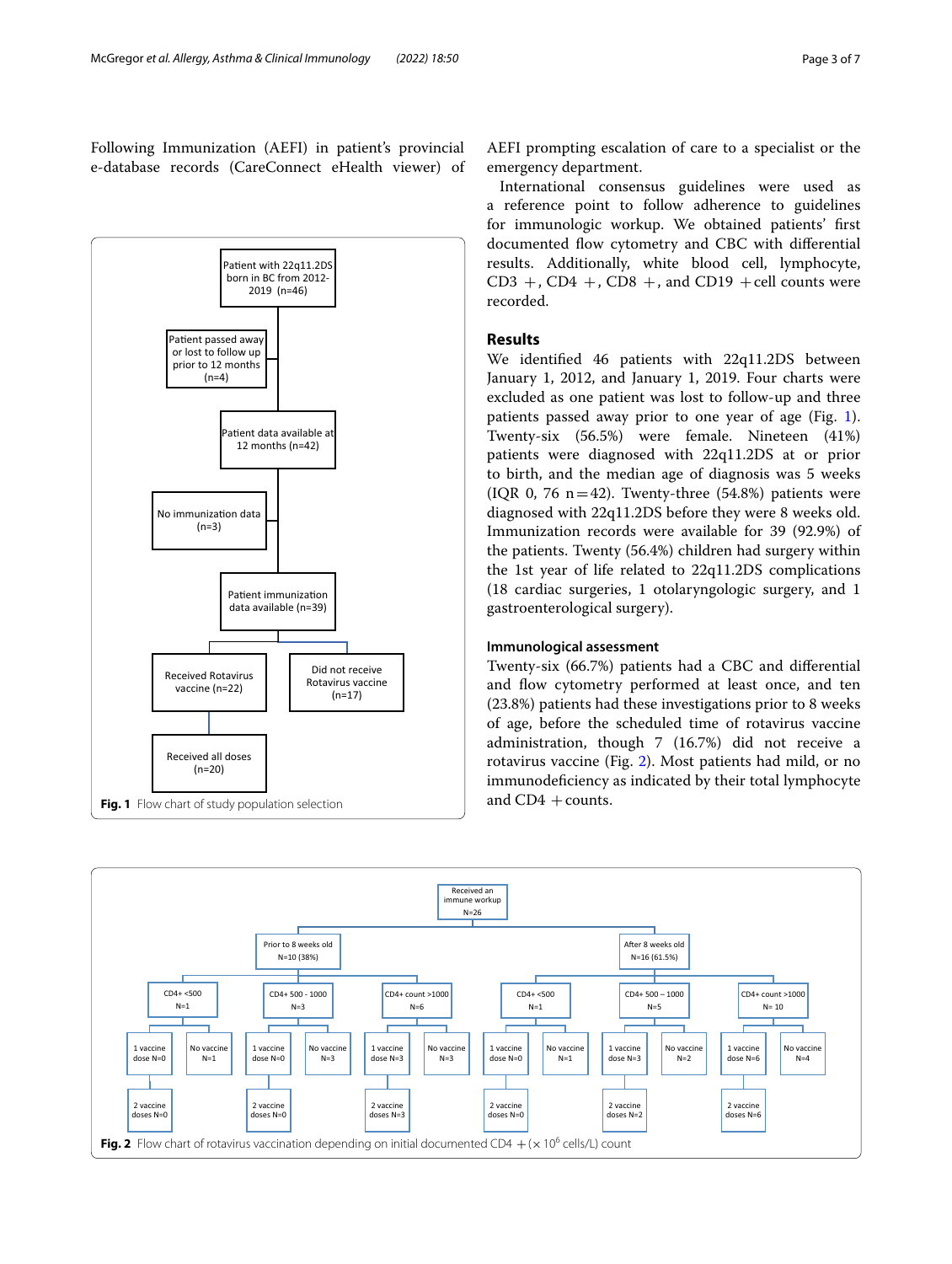Of the 26 who received an immune workup, two  $(7.7%)$  patients had a CD4 +count below  $500 \times 10^6$ /L  $(400 \times 10^6 \text{ cells/L} \text{ and } 420 \times 10^6 \text{ cells/L})$ , neither of whom received a rotavirus vaccine. Two infants had a CD8+count lower than  $200 \times 10^6$ /L  $(116 \times 10^6 \text{ cells/L} \text{ and } 110 \times 10^6 \text{ cells/L})$ , one of whom received two doses of the rotavirus vaccine. Figure [2](#page-2-1) depicts the course of patients' rotavirus vaccination status based on their CD4+count. No patients had a CD3+lymphocyte count less than  $500 \times 10^6$  cells/L.

Of 20 children who had surgery in the 1st year of life, 90% (18/20) received an immune workup, while only 42% (8/19) of patients who did not undergo surgery had immunological testing. However, whether or not they had surgery did not infuence their likelihood to receive the rotavirus vaccine regardless of their reported immune status (11/20 and 11/19 received a rotavirus vaccine, respectively).

#### **Immunization status**

Of the 39 patients whose immunization records were available, 22 (56.4%) received at least one dose of a live rotavirus vaccine (Table [1](#page-3-0)). Of 17 patients who received no doses of the rotavirus vaccine, 8 (47.0%) received at least one live vaccine at 12 months. Out of 19 infants who were diagnosed with 22q11.2DS prior to 8 weeks, 47.4%  $(n=9)$  received the first dose of the rotavirus vaccine, 8 (88.9%) of whom completed their rotavirus vaccine schedule at 4 months. In comparison,  $65.0\%$  (n=13) of

<span id="page-3-0"></span>**Table 1** Vaccine schedule adherence among infants with 22q11.2DS

|                                         | Population<br>$(N = 39)$ | Percent   |
|-----------------------------------------|--------------------------|-----------|
| Vaccine schedule adherence <sup>a</sup> |                          |           |
| $2$ months <sup>b</sup>                 | 21                       | 53.8%     |
| $4$ months <sup>c</sup>                 | 21                       | 53.8%     |
| 6 months <sup>d</sup>                   | 28                       | 71.7%     |
| 12 months <sup>e</sup>                  | 28                       | 71.7%     |
| Rotavirus vaccine received              | 22                       | 56.4%     |
| 2 Rotavirus doses received              | 20                       | 51.2%     |
| Median age of first dose (weeks)        | 8                        | IQR (8,9) |
| Patients who received live vaccines     | 30                       | 76.9%     |

<sup>a</sup> Vaccine schedule adherence define as whether patient received all vaccines recommended by the immunize BC guidelines [[13](#page-5-11)] for each specifed age

<sup>b</sup> Received all recommended vaccines at 2 months: DTaP-HB-IPV-HiB,

Pneumococcal conjugate, Rotavirus, Meningococcal C conjugate

<sup>c</sup> Received all recommended vaccines at 4 months: DTaP-HB-IPV-HiB, Pneumococcal conjugate, Rotavirus

<sup>d</sup> Received all recommended vaccines at 6 months: DTaP-HB-IPV-HiB

<sup>e</sup> Received all recommended vaccines at 12 months: Pneumococcal conjugate, Meningococcal C conjugate, MMR, and Varicella

those who were diagnosed with 22q11.2DS after 8 weeks of age received a rotavirus vaccine.

#### **Adverse reactions**

There were no reported adverse reactions in our cohort, as documented in AEFI reports, specialist consultation, or ED visits in patient EMRs.

### **Adherence to international 22q11.DS guidelines**

When analysing the entire cohort  $(n=39)$ , 38.5% received an immune function workup prior to any live vaccine administration, and 46.2% received an immune workup at diagnosis of 22q11.2DS. Twenty-seven (69.2%) patients received a CBC with diferential at the time of diagnosis.

Of the 19 patients diagnosed with 22q11.2DS before 8 weeks of age, only ten (52.6%) infants received an immune workup before the age of frst Rotavirus vaccine.

## **Discussion**

With the introduction of rotavirus vaccinations to the BC immunization schedule in 2012, we sought to determine the proportion of patients with 22q11.2DS who received a rotavirus vaccine and if any of them experienced adverse reactions*,* and we evaluated adherence to the 22q11.2DS immunological workup guidelines [\[2](#page-5-1), [3](#page-5-2)]. More than half (56.4%) of our population received a rotavirus vaccination, and there were no documented adverse events in patient charts. None of our patients presented with severe immune compromise or a total lymphocyte count lower than  $500 \times 10^6$  cells/L, and only two patients had CD4 + counts below  $500 \times 10^6$  cells/L.

Our study highlights two key fndings: frst, 80% of children who received an immunological assessment prior to rotavirus vaccination had a sufficient  $CD4$  +lymphocyte count to qualify for safe administration of live vaccines; however, most did not receive the rotavirus vaccine. Second, 47.4% of infants with a known 22q11.2DS diagnosis  $(n=19)$  did not receive immunological assessment prior to live vaccine administration.

Children with a mild to moderate immune defciency often have increased frequency of persistent infections, but the risk of live vaccines is shown to be low except in those with complete thymic aplasia [\[5](#page-5-4), [7](#page-5-6)[–9](#page-5-7)]. Currently, there are no studies of rotavirus vaccine safety in infants with 22q11.2DS, but prospective trials have demonstrated sufficient safety of rotavirus vaccine in infants with HIV with CD4+lymphocyte counts higher than the  $500 \times 10^6$  cells/L [\[17,](#page-5-15) [18\]](#page-5-16). In our population, 42.3% of patients with  $CD4 + \text{counts}$  above  $500 \times 10^6$  cells/L did not receive a rotavirus vaccine despite meeting the IDSA immune count criteria. In BC, rotavirus vaccination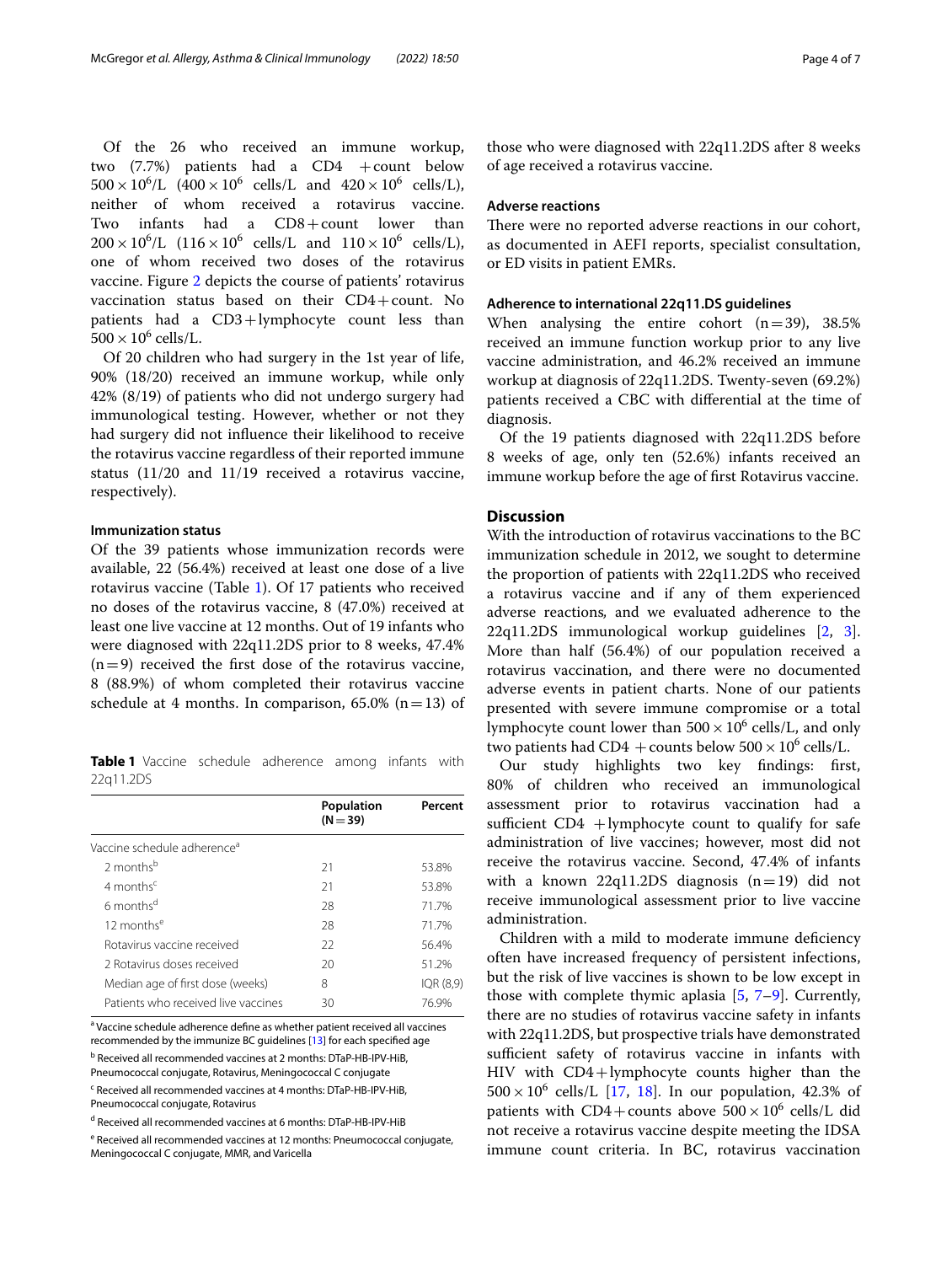coverage in the general population ranges from 73 to 80% of infants per year [\[19](#page-5-17)]. It is possible that the physicians were unaware of the lymphocyte count cutofs for immunization when they ordered fow cytometry and were cautious in their vaccine recommendations. Parental vaccine hesitancy also infuences vaccine uptake [[20\]](#page-5-18), therefore the benefts of the rotavirus vaccine in infants with 22q11.2DS and normal immune system should be emphasized to physicians, allied providers, and caregivers alike.

While there were no reported adverse efects to the rotavirus vaccination in our population, an immune workup prior to live vaccination is imperative for early identifcation of severe T cell compromise in 22q11.2DS patients. This would ideally mitigate side effects, such as severe diarrhea, reported in infants with severe immunocompromise who received a rotavirus vaccine [[21\]](#page-5-19). Canadian provinces except BC, Saskatchewan, and Quebec, have implemented newborn screening (NBS) for Severe Combined Immunodefciency (SCID) by using T-cell receptor excision circle (TREC) assays, which measures T cells receptor creation. Infants with profound lymphocyte dysfunction have inadequate numbers of TRECs, and while TREC screening would not catch all 22q11.2DS patients who have lymphocyte counts below the IDSA cut-of, it would provide early identifcation of severe cases of thymic aplasia secondary to 22q11.2DS [[22\]](#page-5-20).

Nevertheless, the major challenge remains that most 22q11.2DS diagnoses continue to be made after 8 weeks of age [[16\]](#page-5-14). Chromosomal microarray is the gold standard for diagnosis of 22q11.2DS and should be ofered to all infants with multiple congenital anomalies as early as possible [\[23](#page-5-21)].

Patients with 22q11.2DS have complex care needs and are seen on average by fve to seven specialists [[15,](#page-5-13) [16](#page-5-14)]. The international 22q11.2DS guidelines were created as a resource for screening, evaluation, and management of these children  $[3]$  $[3]$ . The implementation of the infant rotavirus vaccine schedules poses a challenge to immunologic spheres of these guidelines. We found that adherence to the immunological guidelines was low. The complexity of care required, with limited integrated case management may be driving poor adherence to guidelines [[20](#page-5-18)], further emphasizing the role for a more intersectional, holistic approach [\[24\]](#page-6-0). We did note that patients who had complications from 22q11.2DS requiring surgical intervention in the 1st year of life were more likely to have an immune workup performed. It is possible that the need for surgery and pediatric intensive immunological care correlates for more frequent medical visits and investigations, and by proxy they may be more connected with BCCH services.

## **Limitations**

Our study has several limitations. The observational nature of our cohort, with patients seen across multiple providers and sites, limits the consistency and standardization in reporting [\[16](#page-5-14)]. Additionally, our passive surveillance of AEFI's is limited by potential underreporting of adverse reactions. Our entire vaccinated patient cohort received the Rotarix vaccine (GlaxoSmithKline Biologicals, Belgium), a monovalent vaccine with scheduled doses at 2 and 4 months. In April of 2018, BC began to use the pentavalent Rotateq vaccine (Merck Canada, Kirkland, Canada), which recommends three doses  $[11]$  $[11]$ , and while the safety profile is reported to be comparable  $[25]$  $[25]$ , there may be differences in tolerance between either vaccine. Also, we did not collect data on the disposition of infants at the time of their scheduled rotavirus vaccine. It is possible that infants who were hospitalized for conditions relating to their medical comorbidities at 2 or 4 months of age did not receive the rotavirus vaccine due to the risk of vaccine virus shedding [[10\]](#page-5-8).

Finally, although the international 22q11.2DS and IDSA guidelines recommend T-cell function tests as part of the immune workup prior to live vaccines  $[3, 6]$  $[3, 6]$  $[3, 6]$  $[3, 6]$ , we only investigated the flow cytometry adherence, as T-cell function testing is not a routine practice in BC due to it is limitations in access. Quantitative T-cell measurement alone may be enough to determine eligibility of live viral vaccine administration, particularly when NBS for TRECs is universally available in Canada, and revision of practice guidelines for this patient population may be warranted.

## **Conclusions**

Standardized care for 22q11.2 DS is evolving. We found that most of our cohort had not received care in line with the international 22q11.2DS guidelines. Most infants who received an immunological workup prior to their rotavirus vaccine did not go on to receive the rotavirus vaccine despite having sufficient  $CD4 +$ lymphocyte counts. While almost half (47.4%) of the infants with known 22q11.2DS had no immunological workup, they were administered a rotavirus vaccine; no adverse reactions were reported in any patients who received a rotavirus vaccine. Further assessment of guidelines to determine whether immunological workup prior to rotavirus vaccine is necessary for infants with 22Q11.2 DS in locations where TREC assays are performed for all infants at birth is warranted. Additionally, more efective dissemination of 22q11.2DS guidelines and improved infant screening for 22q11.2DS in BC is necessary. Provincial 22q11.2DS centres of excellence would ensure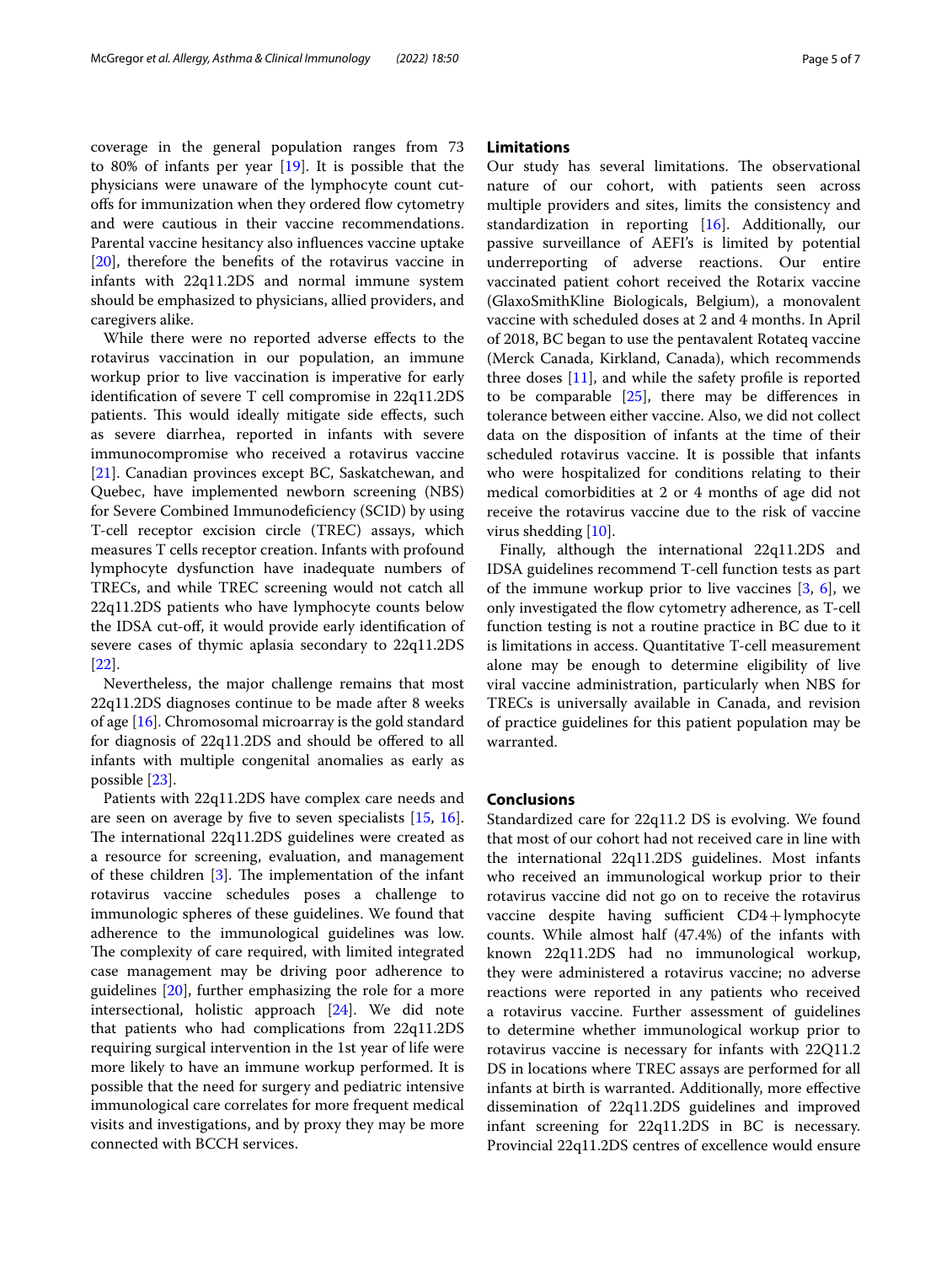## more integrated care for these patients and would likely improve adherence to evidence-based guidelines.

#### **Abbreviations**

22q11.2DS: 22Q11.2 Deletion syndrome; BC: British Columbia.

#### **Acknowledgements**

The authors thank the Cleft Palate Craniofacial Program, Office of Pediatric Surgical Evaluation and Innovation (OPSEI) and the UBC Division of Plastic Surgery Research at BC Children's Hospital, for helping us establishing the patient cohort referenced in this project.

#### **Author contributions**

MB prepared the patient dataset. SM analysed the dataset and prepared the results. SM, MB, and KH prepared the initial manuscript. All authors read and approved the fnal manuscript.

#### **Funding**

No funding was acquired for this project.

#### **Availability of data and materials**

The datasets analysed during this study are available upon reasonable request.

#### **Declarations**

#### **Ethics approval and consent to participate**

The study protocol was approved by the University of British Columbia's Women's and Children's Research Ethics Board (H20-03309). A waiver of consent was granted because the identifying information was only used to identify eligible patients. Afterwards, each case was assigned a research number with no identifying information.

#### **Consent for publication**

Not applicable.

#### **Competing interests**

Dr. Kyla J. Hildebrand is a voting member of the National Advisory Committee on Immunization, a medical director to the Canadian Immunodefciency Patient Organization, and member of the board of directors for the Canadian Society of Allergy and Clinical Immunology. No other authors have conficts of interests.

#### **Author details**

<sup>1</sup> Medical Undergraduate Program, University of British Columbia, Kelowna, BC, Canada. <sup>2</sup> Division of Plastic Surgery, University of British Columbia, Vancouver, BC, Canada. <sup>3</sup>Unit of Immunology and Vaccinology, Division of General Pediatrics, Department of Pediatrics, Gynecology and Obstetrics, Geneva University Hospitals, University of Geneva, Geneva, Switzerland. <sup>4</sup>Department of Pediatrics, Faculty of Medicine, University of British Columbia, Vancouver, BC, Canada. <sup>5</sup> British Columbia Children's Hospital Research Institute, 4480 Oak St, Vancouver, BC, Canada. <sup>6</sup> British Columbia Children's Hospital, Division of Allergy and Immunology, Department of Pediatrics, Faculty of Medicine, University of British Columbia, Vancouver, BC, Canada.

#### Received: 24 January 2022 Accepted: 30 May 2022 Published online: 11 June 2022

#### **References**

- <span id="page-5-0"></span>1. Fung WLA, Butcher NJ, Costain G, Andrade DM, Boot E, Chow EWC, et al. Practical guidelines for managing adults with 22q11.2 deletion syndrome. Genet Med. 2015;8:599–609.
- <span id="page-5-1"></span>2. McDonald-McGinn DM, Sullivan KE, Marino B, Philip N, Swillen A, Vorstman JAS, et al. 22q11.2 deletion syndrome. Nat Rev Dis Primers. 2015;1(1):15071.
- <span id="page-5-2"></span>3. Bassett AS, McDonald-McGinn DM, Devriendt K, Digilio MC, Goldenberg P, Habel A, et al. Practical guidelines for managing patients with 22q11.2 deletion syndrome. J Pediatr. 2011;159:332-9.e1.
- <span id="page-5-3"></span>4. Ryan AK, Goodship JA, Wilson DI, Philip N, Levy A, Seidel H, et al. Spectrum of clinical features associated with interstitial chromosome 22q11 deletions: a European collaborative study. J Med Genet. 1997;10:798–804.
- <span id="page-5-4"></span>5. Hofstetter AM, Jakob K, Klein NP, Dekker CL, Edwards KM, Halsey NA, et al. Live vaccine use and safety in DiGeorge syndrome. Pediatrics. 2014;4:e946-954.
- <span id="page-5-5"></span>6. Rubin LG, Levin MJ, Ljungman P, Davies EG, Avery R, Tomblyn M, et al. 2013 IDSA clinical practice guideline for vaccination of the immunocompromised host. Clin Infect Dis. 2014;58:e44-100.
- <span id="page-5-6"></span>7. Al-Sukaiti N, Reid B, Lavi S, Al-Zaharani D, Atkinson A, Roifman CM, et al. Safety and efficacy of measles, mumps, and rubella vaccine in patients with DiGeorge syndrome. J Allergy Clin Immunol. 2010;126:868–9.
- 8. Berkhout A, Preece K, Varghese V, Prasad V, Heussler H, Clark J, et al. Optimising immunisation in children with 22q11 microdeletion. Ther Adv Vaccin Immunother. 2020;8:2515135520957139.
- <span id="page-5-7"></span>9. Perez ME, Langseder A, Lazar E, Youssef NN. Parental perceptions of research after completion of placebo-controlled trials in pediatric gastroenterology. J Pediatr Gastroenterol Nutr. 2010;51:309–13.
- <span id="page-5-8"></span>10. Canada PHA of Rotavirus vaccine: Canadian Immunization Guide 2017. [https://www.canada.ca/en/public-health/services/publications/healt](https://www.canada.ca/en/public-health/services/publications/healthy-living/canadian-immunization-guide-part-4-active-vaccines/page-19-rotavirus-vaccine.html#p4c18a6) [hy-living/canadian-immunization-guide-part-4-active-vaccines/page-](https://www.canada.ca/en/public-health/services/publications/healthy-living/canadian-immunization-guide-part-4-active-vaccines/page-19-rotavirus-vaccine.html#p4c18a6) [19-rotavirus-vaccine.html#p4c18a6](https://www.canada.ca/en/public-health/services/publications/healthy-living/canadian-immunization-guide-part-4-active-vaccines/page-19-rotavirus-vaccine.html#p4c18a6) Accessed Nov 2021.
- <span id="page-5-9"></span>11. Transition to a three-dose rotavirus vaccine in BC | British Columbia Medical Journal 2018. [https://bcmj.org/bccdc/transition-three-dose](https://bcmj.org/bccdc/transition-three-dose-rotavirus-vaccine-bc) [rotavirus-vaccine-bc](https://bcmj.org/bccdc/transition-three-dose-rotavirus-vaccine-bc). Accessed Nov 2021.
- <span id="page-5-10"></span>12. Society CP. Recommendations for the use of rotavirus vaccines in infants | Canadian Paediatric Society 2017. [https://www.cps.ca/en/](https://www.cps.ca/en/documents/position/rotavirus-vaccines) [documents/position/rotavirus-vaccines.](https://www.cps.ca/en/documents/position/rotavirus-vaccines) Accessed Nov 2021.
- <span id="page-5-11"></span>13. B.C. Immunization Schedules. HealthLink BC 2016. [https://www.healt](https://www.healthlinkbc.ca/tools-videos/bc-immunization-schedules) [hlinkbc.ca/tools-videos/bc-immunization-schedules.](https://www.healthlinkbc.ca/tools-videos/bc-immunization-schedules) Accessed from Nov 2021.
- <span id="page-5-12"></span>14. Jawad AF, McDonald-Mcginn DM, Zackai E, Sullivan KE. Immunologic features of chromosome 22q11.2 deletion syndrome (DiGeorge syndrome/Velocardiofacial syndrome). J Pediatr. 2001;139:715–23.
- <span id="page-5-13"></span>15. Palmer LD, Butcher NJ, Boot E, Hodgkinson KA, Heung T, Chow EWC, et al. Elucidating the diagnostic odyssey of 22q11.2 deletion syndrome. Am J Med Genet A. 2018;176:936–44.
- <span id="page-5-14"></span>16. Boroditsky M, Courtemanche R, Courtemanche D, Robertson S, Loock C. Taking stepts to improve care and planning for patients in British Columbia with 22q11.2DS. BCMJ. 2020;62:54–60.
- <span id="page-5-15"></span>17. Levin MJ, Lindsey JC, Kaplan SS, Schimana W, Lawrence J, McNeal MM, et al. Safety and immunogenicity of a live attenuated pentavalent rotavirus vaccine in HIV-exposed infants with or without HIV infection in Africa. AIDS. 2017;2(31):49–59.
- <span id="page-5-16"></span>18. Steele AD, Madhi SA, Louw CE, Bos P, Tumbo JM, Werner CM, et al. Safety, reactogenicity, and immunogenicity of human rotavirus vaccine RIX4414 in human immunodefciency virus-positive infants in South Africa. Pediatr Infect Dis J. 2011;30:125–30.
- <span id="page-5-17"></span>19. Immunization uptake in children by the second birthday 2011-2020. BC Centre for Disease Control; May 7, 2021. [http://www.bccdc.ca/](http://www.bccdc.ca/health-professionals/data-reports/immunizations) [health-professionals/data-reports/immunizations](http://www.bccdc.ca/health-professionals/data-reports/immunizations). Accessed January 5, 2022.
- <span id="page-5-18"></span>20. Dubé E, Vivion M, MacDonald NE. Vaccine hesitancy, vaccine refusal and the anti-vaccine movement: infuence, impact and implications. Expert Rev Vaccines. 2015;2(14):99–117.
- <span id="page-5-19"></span>21. Bakare N, Menschik D, Tiernan R, Hua W, Martin D. Severe combined immunodefciency (SCID) and rotavirus vaccination: reports to the vaccine adverse events reporting system (VAERS). Vaccine. 2010;15(28):6609–12.
- <span id="page-5-20"></span>22. Biggs CM, Haddad E, Issekutz TB, Roifman CM, Turvey SE. Newborn screening for severe combined immunodefciency: a primer for clinicians. CMAJ. 2017;189:E1551–7.
- <span id="page-5-21"></span>23. Miller DT, Adam MP, Aradhya S, Biesecker LG, Brothman AR, Carter NP, et al. Consensus statement: chromosomal microarray is a frst-tier clinical diagnostic test for individuals with developmental disabilities or congenital anomalies. Am J Human Genet. 2010;86:749–64.